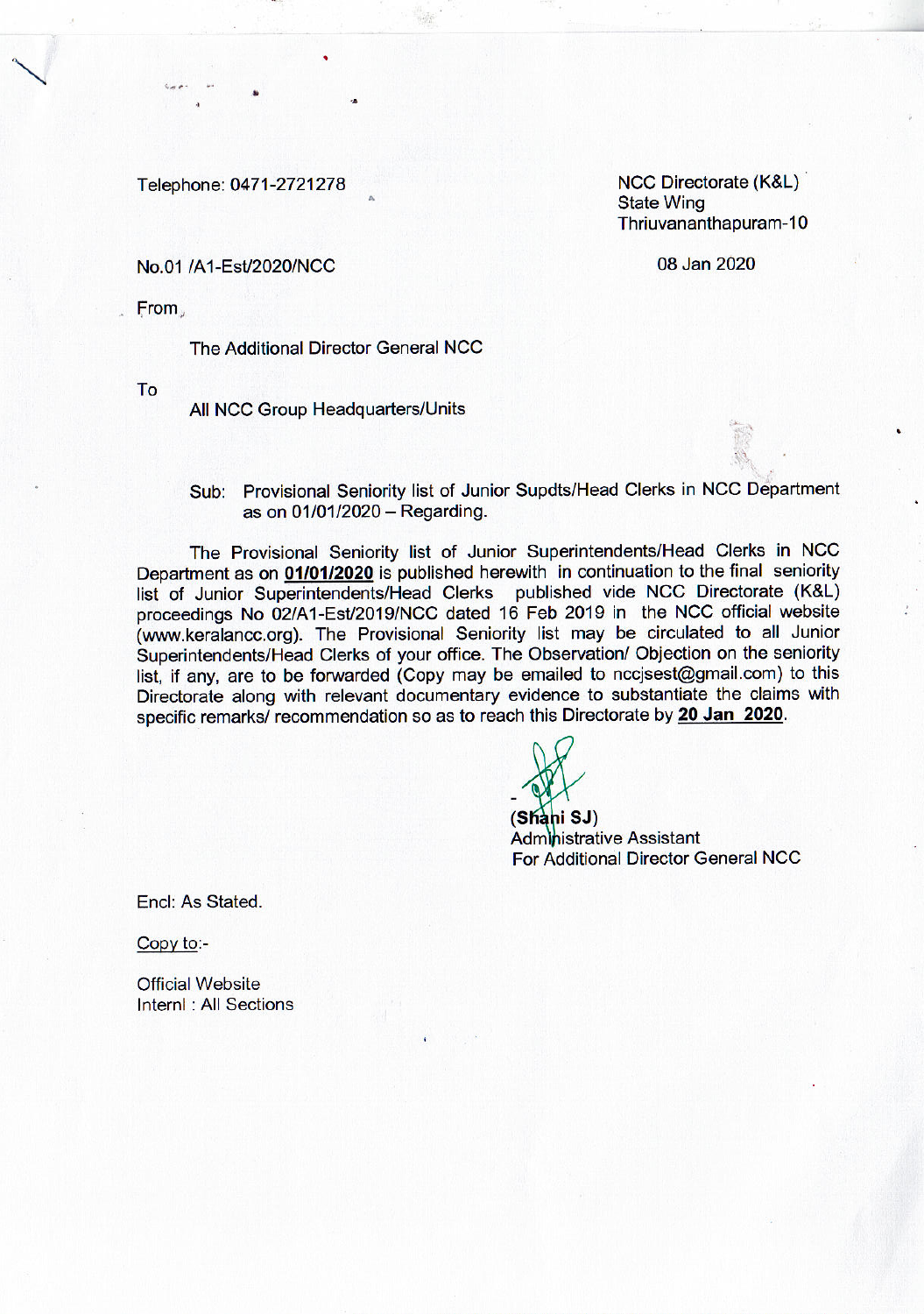| <b>SI</b>      |                            | <b>Educational</b> | <b>Departmental</b>   |                      | Date of  | Date Joined in<br>the present |                     | Date of                   |            |
|----------------|----------------------------|--------------------|-----------------------|----------------------|----------|-------------------------------|---------------------|---------------------------|------------|
| <b>No</b>      | Name                       | Qualification      | <b>Qualification</b>  | <b>Date of Birth</b> | Joining  | post                          | <b>Present Unit</b> | <b>Retirement REMARKS</b> |            |
| $\overline{1}$ | Smt Hashina Beegum.H       | <b>BSc</b>         | MOP AT(H)             | 15.04.81             | 24.01.02 | 06.06.15                      | $10(K)$ BN          | 30.04.37                  | <b>HG</b>  |
| $\overline{2}$ | Smt Raji.P                 | <b>Bcom</b>        | MOP AT(L&H)           | 30.05.74             | 25.01.02 | 10.06.15                      | 29(K)BN             | 31.05.30                  | <b>HG</b>  |
| 3              | Sri Bijumon .VP            | <b>BA</b>          | MOP AT(H)             | 28.08.72             | 01.09.00 | 05.06.15                      | 3 (K) Bn            | 31.08.28                  | <b>HG</b>  |
| $\overline{4}$ | <b>Smt Beenamol George</b> | <b>SSLC</b>        | MOP AT(L)             | 25.05.73             | 31.08.00 | 08.06.15                      | 16 (K) Bn           | 31.05.29                  | HG         |
| 5              | Smt Seena .ES              | <b>Bcom</b>        | MOP AT (L&H)          | 15.05.81             | 24.01.02 | 20.07.15                      | 4 (K) Bn            | 31.05.37                  | $H$ G      |
| 6              | Sri Vimal Kumar Anand      | Plus <sub>2</sub>  | MOP AT(H)             | 19.05.82             | 16.08.02 | 26.10.15                      | <b>GP HQ TVM</b>    | 31.05.38                  | HG         |
| $\overline{7}$ | Smt Chitra .PL             | <b>BA</b>          | MOP AT(H)             | 01.05.81             | 04.09.02 | 25.11.15                      | <b>NCC Dte</b>      | 30.04.37                  | HG         |
| 8              | Sri.Unnikrishnan.N         | <b>SSLC</b>        | MOP AT(H)             | 24.04.65             | 13.01.03 | 27.11.15                      | 27 (K) Bn           | 30.04.21                  | <b>HG</b>  |
| 9              | Sri V.Prabhakaran          | SSLC, Dpl          | MOP AT (L&H) 18.05.64 |                      | 18.01.03 | 11.03.16                      | 28(K) Bn            | 31.05.20                  | ΙH         |
| 10             | Sri Harikumar.G            | <b>SSLC</b>        | MOP AT(H)             | 24.05.69             | 03.02.03 | 04.04.16                      | 8(K)BN NCC          | 31.05.25                  | HG         |
| 11             | Sri Babu.P                 | <b>BABEd</b>       | MOP AT (H)            | 13.04.75             | 10.02.03 | 23.05.16                      | 31 (K) Bn           | 30.04.31                  | HG         |
| 12             | Smt Roshni Thomas          | <b>HSC</b>         | MOP AT (H)            | 21.09.82             | 10.02.03 | 04.04.17                      | GP HQ, KLM          | 30.09.38                  | HG,LWA     |
| 13             | Sri Smithesh.SR            | <b>BA</b>          | MOP AT(L&H)           | 30.05.83             | 25.01.03 | 20.06.16                      | $7(K)$ Bn           | 31.05.39                  | <b>HG</b>  |
| 14             | Sri Jyothis JC             | <b>SSLC</b>        | MOP AT (H)            | 19.05.65             | 13.02.03 | 11.07.06                      | 17(K) Bn            | 31.05.21                  | HG         |
| 15             | Sri Shabithlal KP          | Dip. in EE         | MOP AT(L&H)           | 31.05.76             | 13.02.03 | 22.06.16                      | <b>Gp KKD</b>       | 31.05.32                  | HG         |
| 16             | Smt L Jayalakshmi          | <b>B.Com</b>       | MOP AT(L)             | 27.05.80             | 23.01.02 | 25.06.16                      | 5(K)NAVAL           | 31.05.36                  | HG         |
| 17             | Sri VM Jayaprakash         | <b>SSLC</b>        | MOP AT (L)            | 28.11.78             | 04.02.02 | 27.06.16                      | 32 (K) Bn           | 30.11.34                  | <b>HG</b>  |
| 18             | Sri S Muraleedharan        | <b>SSLC</b>        | MOP AT (L)            | 28.05.72             | 24.01.02 | 22.06.16                      | 11 (K) Bn           | 31.05.28                  | <b>HG</b>  |
| 19             | Sri Mohandas T             | <b>SSLC</b>        | MOP AT (L)            | 03.05.66             | 24.01.03 | 24.06.16                      | 9 (K) Girls         | 31.05.22                  |            |
| 20             | Sri Lindsay Raphel C       | <b>SSLC</b>        | MOP AT (L&H) 17.09.83 |                      | 19.03.03 | 24.06.16                      | <b>Gp KKD</b>       | 30.09.39                  |            |
| 21             | Smt Anjana J               | <b>MA</b>          | MOP AT (L&H)          | 28.05.80             | 17.03.03 | 20.06.16                      | $1(K)$ Bn           | 31.05.36                  |            |
| 22             | <b>Sri Vinu PT</b>         | <b>SSLC</b>        | MOP, AT (L)           | 15.05.71             | 18.02.03 | 17.04.17                      | 18 (K) Bn           | 31.05.27                  |            |
| 23             | Sri.Sharin PT              | <b>SSLC</b>        | MOP, AT (L)           | 20.05.83             | 26.05.03 | 30.05.17                      | <b>NCC Dte</b>      | 31.05.39                  |            |
| 24             | Sri.Rajesh K               | <b>SSLC</b>        | MOP AT (L&H)          | 30.05.65             | 13.06.03 | 25.06.17                      | $9(K)$ Bn           | 31.05.21                  |            |
| 25             | Sri Mohanan Pillai K       | <b>BA</b>          | MOP AT (L&H)          | 30.05.64             | 16.06.03 | 19.07.17                      | 3 (K) Girls         | 31.05.20                  |            |
| 26             | Smt Prathibha PV           | <b>B</b> Sc        | MOP AT(L&H)           | 20.04.81             | 22.09.03 | 24.08.17                      | 5 (K) Girls         | 30.04.37                  |            |
| 27             | Sri Aji C                  | <b>SSLC</b>        | MOP, AT (L)           | 27.04.65             | 16.06.03 | 14.08.17                      | GP HQ, KLM          | 30.04.21                  |            |
| 28             | Sri Manu M                 | PDC, NCVT          | MOP AT (L&H)          | 30.05.80             | 16.01.04 | 06.01.18                      | 3 (K) NU            | 31.05.36                  |            |
| 29             | Sri Anil Kumar PV          | <b>SSLC</b>        | MOP AT (L&H)          | 20.05.68             | 16.06.03 | 16.01.18                      | 33(K) BN            | 31.05.24                  | <b>LWA</b> |
| 30             | Sri Joymon Thomas          | <b>MA</b>          | MOP AT (L&H)          | 20.05.64             | 05.01.05 | 22.02.18                      | <b>GP HQ,KTM</b>    | 31.05.20                  |            |
| 31             | Sri Mohammed Rafeeq PA     | <b>SSLC</b>        | MOP, AT (L)           | 17.05.82             | 03.02.03 | 02.04.18                      | 23 (K) Bn           | 31.05.38                  |            |
| 32             | Sri Madhusudan K           | <b>SSLC</b>        | MOP, 45 Yrs           | 12.06.65             | 07.01.05 | 07.05.18                      | 15 (K) Bn           | 30.06.21                  |            |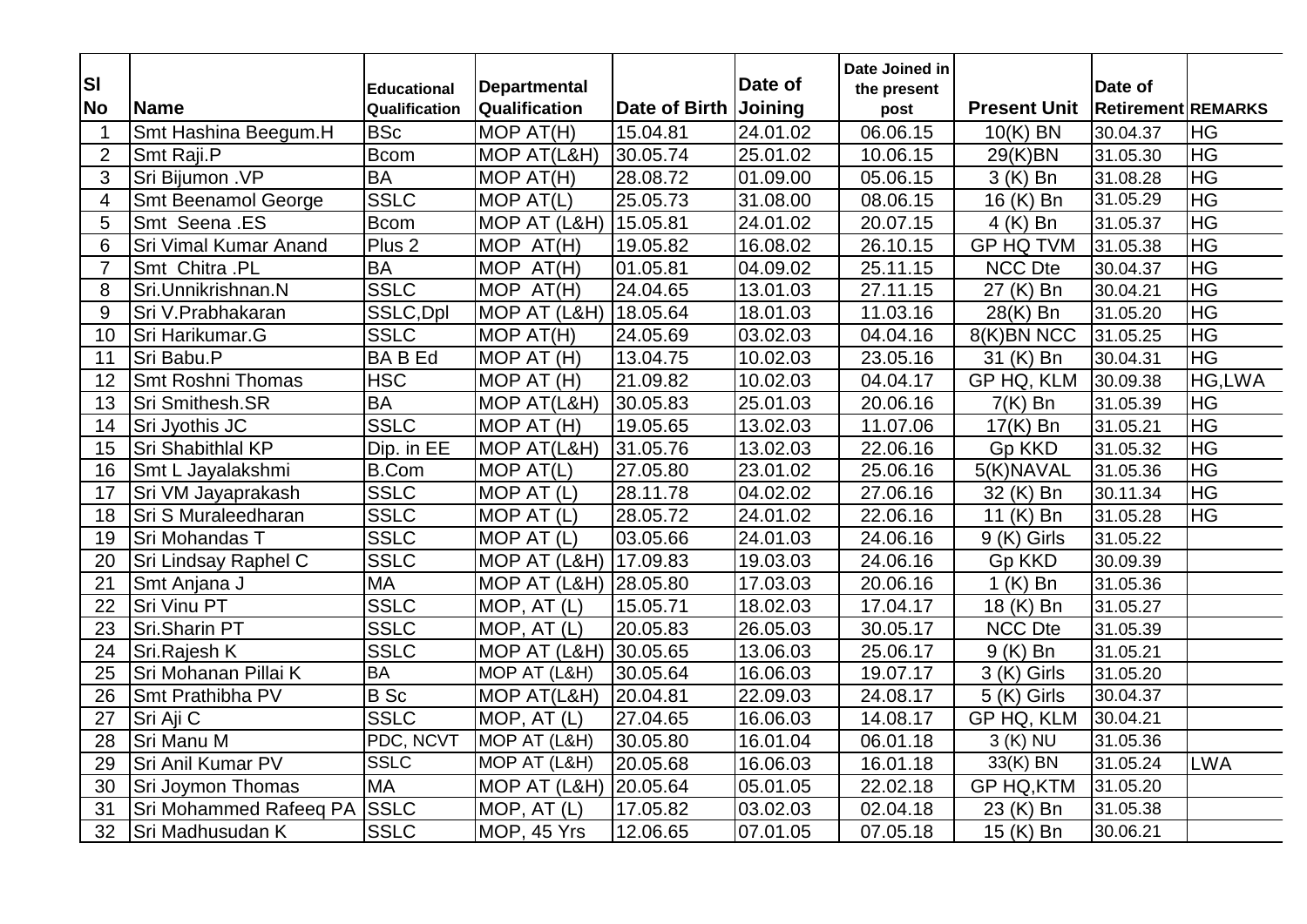| <b>SI</b><br> No | <b>Name</b>                 | <b>Educational</b><br>Qualification | <b>Departmental</b><br>Qualification | <b>Date of Birth</b> | Date of<br>Joining | Date Joined in<br>the present<br>post | <b>Present Unit</b> | Date of<br><b>Retirement REMARKS</b> |  |
|------------------|-----------------------------|-------------------------------------|--------------------------------------|----------------------|--------------------|---------------------------------------|---------------------|--------------------------------------|--|
| 33               | Sri Rajendra Kumar UK       | SSLC, Diploma in<br>Elect Engg      | MOP, AT (H)                          | 02.05.66             | 14.03.05           | 18.06.18                              | 7(K)GIRLS           | 31.05.22                             |  |
| 34               | Sri Satheesh Kumar KS       | MA, MPM                             | MOP AT (L&H)                         | 13.03.65             | 27.11.04           | 23.07.18                              | 7 (K) NU            | 31.03.21                             |  |
| 35               | Sri Sebastian PV            | <b>SSLC</b>                         | MOP, 45 Yrs                          | 02.03.65             | 03.03.05           | 18.06.18                              | 3 (K) Air           | 31.03.21                             |  |
| 36               | Sri Madhu D                 | <b>SSLC</b>                         | MOP, 45 Yrs                          | 10.04.65             | 27.04.05           | 23.07.18                              | 14(K)BN             | 30.04.21                             |  |
| 37               | Sri B Shanti Kumar          | SSLC, AISSC                         | MOP, AT (L&H)                        | 13.01.68             | 27.10.05           | 02.08.18                              | 1(K)NAVAL           | 31.01.24                             |  |
| 38               | Sri Ragesh TC               | <b>SSLC</b>                         | MOP, 45 Yrs                          | 12.02.68             | 08.08.06           | 29.08.18                              | 30(K) BN            | 29.02.24                             |  |
| 39               | Smt Geetha Kumari S         | <b>SSLC</b>                         | MOP, AT (L&H)                        | 25.05.66             | 18.10.06           | 01.11.18                              | $1(K)$ Air          | 31.05.22                             |  |
| 40               | Sri Aneesh Ajayan J         | <b>BA</b>                           | MOP, AT (L&H)                        | 16.03.87             | 21.03.07           | 01.11.18                              | <b>NCC Dte</b>      | 31.03.43                             |  |
| 41               | Sri Rajeev KP               | <b>SSLC</b>                         | MOP, AT (L)                          | 06.05.65             | 05.03.05           | 16.12.19                              | 9(K)NU NCC          | 31.05.21                             |  |
| 42               | Smt.Divya Suresh            | MA                                  | MOP, AT(L&H)                         | 30.01.88             | 03.04.08           | 19.06.19                              | <b>NCC Dte</b>      | 31.01.44                             |  |
| 43               | Sri Latheesh OP             | <b>SSLC</b>                         | MOP, ATL                             | 23.03.82             | 18.10.08           | 24.06.19                              | <b>GP HQ EKM</b>    | 31.03.38                             |  |
| 44               | Sri Nandakumaran CG         | <b>PDC</b>                          | MOP, ATL                             | 30.05.66             | 30.04.09           | 20.06.19                              | 24(K)BN             | 31.05.22                             |  |
| 45               | Sri Shaji PK                | <b>SSLC</b>                         | MOP, 45 Yrs                          | 09.03.68             | 20.06.09           | 22.06.19                              | <b>GP HQ KTM</b>    | 31.03.24                             |  |
| 46               | Sri Baiju V                 | <b>SSLC</b>                         | MOP, 45 Yrs                          | 09.12.74             | 18.06.07           | 20.06.19                              | 1(K)Girls Bn        | 31.12.30                             |  |
| 47               | Sri Piouskutty Jose         | <b>SSLC</b>                         | MOP, 45 Yrs                          | 28.02.64             | 24.06.09           | 05.08.19                              | 21(K)BN             | 29.02.20                             |  |
| 48               | Sri Madhavan Nampoothiri AS | <b>B.Com</b>                        | MOP, 45 Yrs                          | 25.05.64             | 25.06.09           | 05.08.19                              | <b>GP HQ EKM</b>    | 31.05.20                             |  |
| 49               | Sri Murali R Nair           | <b>SSLC</b>                         | MOP, 45 Yrs                          | 20.05.68             | 11.09.01           | 24.08.19                              | 2(K)BN              | 31.05.24                             |  |
| 50               | Sri Sivakumar TR            | <b>SSLC</b>                         | MOP, 45 Yrs                          | 24.05.68             | 28.08.06           | 08.08.19                              | 22(K)BN             | 31.05.24                             |  |
| 51               | Sri Yogidas PR              | <b>SSLC</b>                         | MOP, 45 Yrs                          | 05.05.65             | 25.06.09           | 02.09.19                              | <b>GP HQ KOLLAM</b> | 31.05.21                             |  |
| 52               | Sri Anilkumar KP            | <b>BA</b>                           | MOP, 45 Yrs                          | 04.04.65             | 29.06.09           | 14.10.19                              | GP HQ TVM           | 31.05.21                             |  |